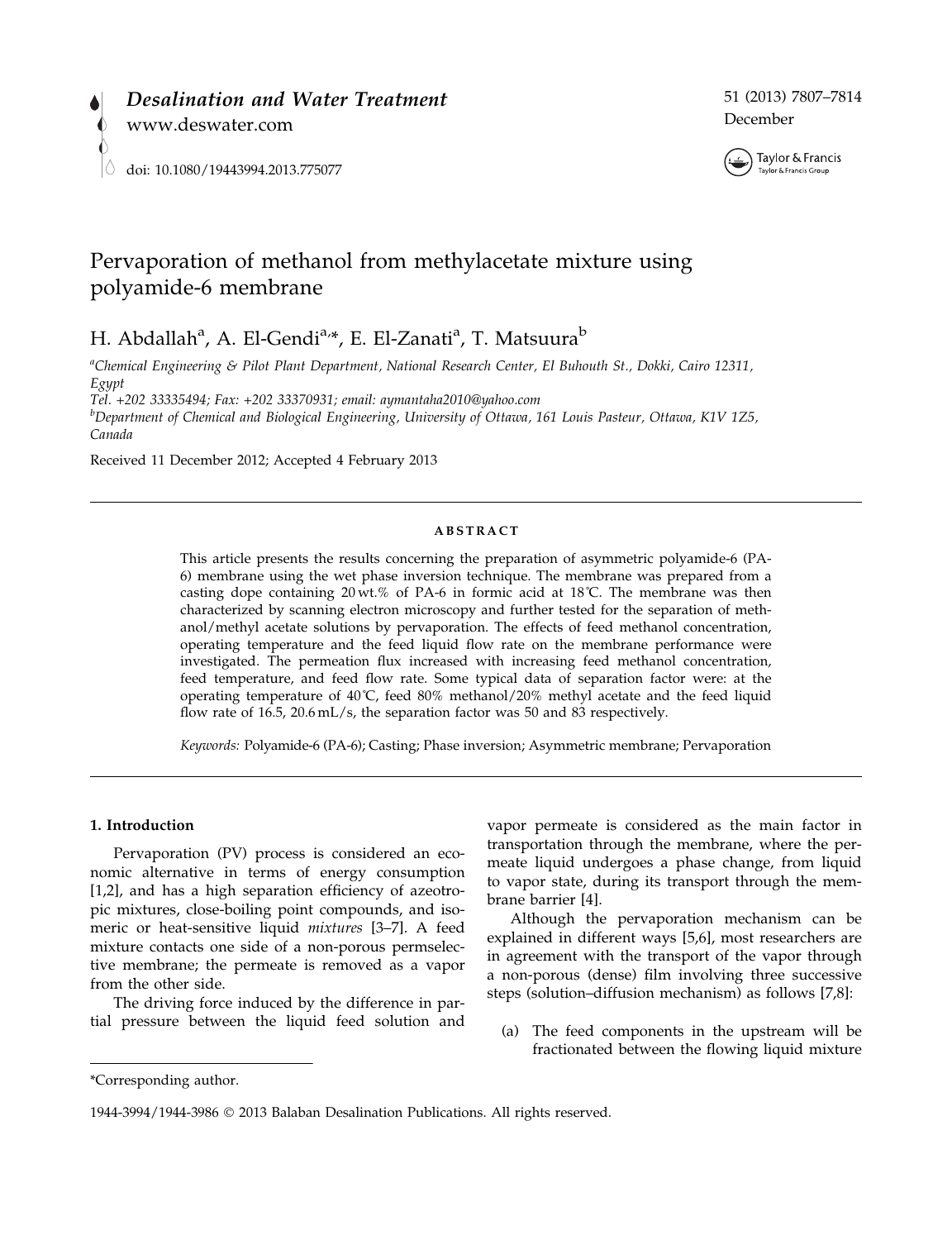and the swollen upstream layer of the membrane (sorption step).

- (b) Diffusion of the penetrants can occur through the unevenly swollen permselective barriers (diffusion step).
- (c) The desorption of permeate can take place at the downstream surface of the film (desorption step).

Generally, the pervaporation membranes comprise of symmetrical membranes, asymmetric membranes, and composite membranes [9,10]. Symmetrical membranes can be porous or dense, and the morphology remains the same across the cross-section. Asymmetric membranes have a reasonably dense thin surface layer supported on a porous membrane [11,12]. The surface layer is the layer in which the pervaporation separation is performed, and also the surface layer is the principal barriers for the flow through the membrane [13,14].

The separation of the azeotropic mixtures has become a topic of great practical importance for the chemical industry. On one hand, the azeotropic mixtures are formed in chemical industry, resulting in extended separation demand. On the other hand, most liquid mixtures of organic components form non-ideal systems. The formations of azeotropes are often due to the presence of some specific groups such as polar groups (oxygen, nitrogen, chlorine, and fluorine).

Methyl acetate is produced by esterification of acetic acid with methanol. The thermodynamic equilibrium and formation of two azeotropic mixtures (methyl acetate/methanol and methyl acetate/water) can cause difficulties in the production of methyl acetate with high purity [3].

A series of vacuum and atmospheric distillation columns can be used to separate the methylacetae– water azeotrope mixture [15,16]. The produced methyl acetate from esterification reaction is separated from the reaction mixture, and the methyl acetate–methanol azeotrope is then recycled to the reactors. To separate methyl acetate from methanol, several atmospheric or extractive distillation columns and a column with an extracting agent have been used, where ethylene glycol mono-ethyl ether is used to act as an entrainer [17,18].

The first attempts to produce high purity methyl acetate using distillation failed due to the formation of azeotropes. The recent researches revealed that the separation of methyl acetate-methanol azeotrope can occur in a reactive distillation column, but the refined methyl acetate cannot be obtained in the primary reactive distillation column, and a secondary column is required to break up methyl acetate from methyl acetate–methanol azeotrope [3–6]. Further problems are created in commercial processes by the presence of impurities in the methanol and acetic acid feedstocks. These impurities can contaminate the product, accumulate in the process recycle streams. Hence, it may require additional distillation columns for their separations [19].

Previously, Sain et al. [20] studied the separation of methanol–methyl acetate mixtures by pervaporation at 30 and 45˚C using cuprophane membranes, where the separation factor was reached 7.9. Recently, some researchers [21,22] have reported the pervaporation separation at 40–60℃ using PVA-based membranes with different thicknesses and PVA contents in the skin layer. It was concluded that increasing in thickness of membrane could lead to an increase in separation factor and a decrease in permeate flux. On the other hand, polyamide-6 (PA-6) membranes were developed to separate para-nitro phenol (PNP) from its aqueous solution [23]. To the best knowledge of the authors, however, no attempts have been made to use PA-6 membrane for the purpose of methanol– methyl acetate separation by PV. Therefore, it is the objective of the present work to separate methanol from methanol–methyl acetate mixtures by pervaporation using a home-made PA-6 membrane prepared by the dry–wet phase inversion technique. The results of some of the previous work for methanol–methyl acetate pervaporative are summarized in Table 1 together with the result obtained in this work. From table, it is obvious that the performance (permeate flux and separation factor) of our home-made PA-6 membrane is better than the performance which was obtained from the membranes of other researchers.

# 2. Experimental

## 2.1. Materials

PA-6 (bulk density 0.25 gm/ml) of particle size 50–160 lm was purchased from Leuna Werke AG (Germany). Formic acid (FA) 85% by weight with MW  $46.026$  g/mol was used as the solvent; its density at 20℃ is 1.198  $gm/cm<sup>3</sup>$  and the boiling point 100.7°C. Formic acid, methanol and methyl acetate of analytical grade were purchased from Sigma-Aldrich Chemical Company and used without further purification.

## 2.2. Membrane preparation

The PA-6 membranes were prepared via the wetphase inversion technique. The polymer dope (20 wt. % in formic acid) was casted onto a glass plate to a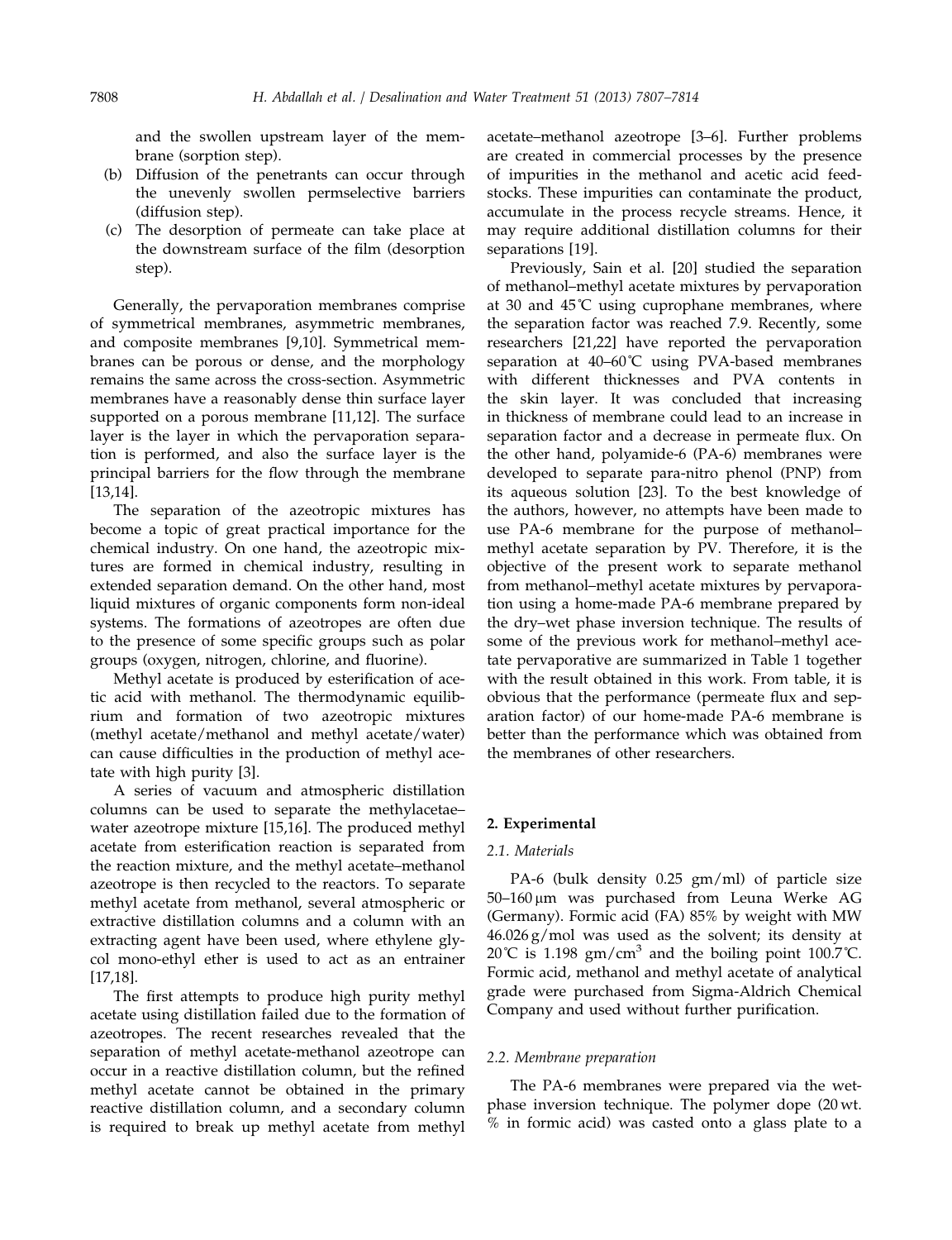| Membrane             | Feed<br>concentration<br>(wt.% MeOH) | Temperature (°C) | Total flux<br>$(\text{kg m}^{-2} \text{ h}^{-1})$ | Permeate<br>concentration<br>(wt.% MeOH) | Separation<br>factor | References   |
|----------------------|--------------------------------------|------------------|---------------------------------------------------|------------------------------------------|----------------------|--------------|
| Cuprophane           | 19.9                                 | 45               | 0.453                                             | 66.3                                     | 7.9                  | [20]         |
| Pervap 2,255-40      | 21                                   | 45               | 4.1                                               | 45.5                                     | 3.1                  | $[21]$       |
| Pervap 2,255-50      | 24                                   | 45               | 1.5                                               | 60.5                                     | 4.9                  | $[21]$       |
| Pervap 2,255-60      | 23.5                                 | 45               | 0.55                                              | 63.6                                     | 5.7                  | $[21]$       |
| Pervap 2,255-30      | 20                                   | 40               | 2.44                                              | 54.4                                     | 4.8                  | [22]         |
| Polyamide-6 membrane | 20                                   | 40               | 7.5                                               | 99                                       | 344                  | Present work |

Table 1 Comparison of the results obtained for PV separation of methanol/methyl acetate mixtures

thickness of  $400 \mu m$  using a film applicator. Then, the cast film together with the glass plate was immersed in a coagulation bath consisting of pure water at 18˚C for one hour. It was then rinsed in pure water for one hour to remove residual solvent. The schematic flow diagram for preparation of PA-6 membrane by the wet-phase inversion method is depicted in Fig. 1.

## 2.3. Membrane characterizations

## 2.3.1. Scanning electron microscopy

Scanning electron microscopy (SEM) was used to observe the morphology of PA-6 membrane. The membrane sample was coated with gold to provide electrical conductivity. The top-and-bottom snapshots of membrane were taken on a JEOL 5410 SEM conducted at 10 kV.



**Polyamide (PA6) Flat Sheet membrane** 

Fig. 1. Process block flow diagram for preparing PA-6 membrane by casting.

#### 2.4. Pervaporation experiments

## 2.4.1. Experimental setup

The experiments were carried out by a PV system illustrated in Fig. 2 [24,25]. The system includes a flatsheet membrane module (specific area  $(4.15 \times 10^{-4} \text{ m}^2)$ , which has three openings for feed, recycle and permeate. The feed was continuously fed to the membrane module from the feeding tank (glass flask, 100 ml) using a peristaltic feeding pump. The methanol concentration in the feed was changed from 0 to 100 wt.%. Vacuum (200 mbar) was applied on the permeate side using a vacuum pump. The feed mixture was heated in a water bath that was placed on top of a hot plate. The temperature (40–60˚C) was controlled by a thermostat and recorded by a thermometer. Product was collected from the bottom of the condenser for a predetermined period and weighed by a double precision balance. Methanol concentration in the permeate was determined by gas chromatography.

The weight of permeate was determined using a double precision balance. The pervaporation performances were evaluated by the separation factor  $(\alpha)$ and total flux (J). The separation factor is defined by

$$
\alpha = \frac{(Y_i \times X_j)}{(X_i \times Y_j)}\tag{1}
$$

where

 $Y_i$  and  $Y_j$  are the weight fractions of methanol and methyl acetate in the permeate, respectively and  $X_i$ and  $X_i$  are the weight fractions of methanol and methyl acetate in the feed, respectively.

The permeation flux (J) was calculated using the expression:

$$
J = \frac{Q}{(A \times T_t)}\tag{2}
$$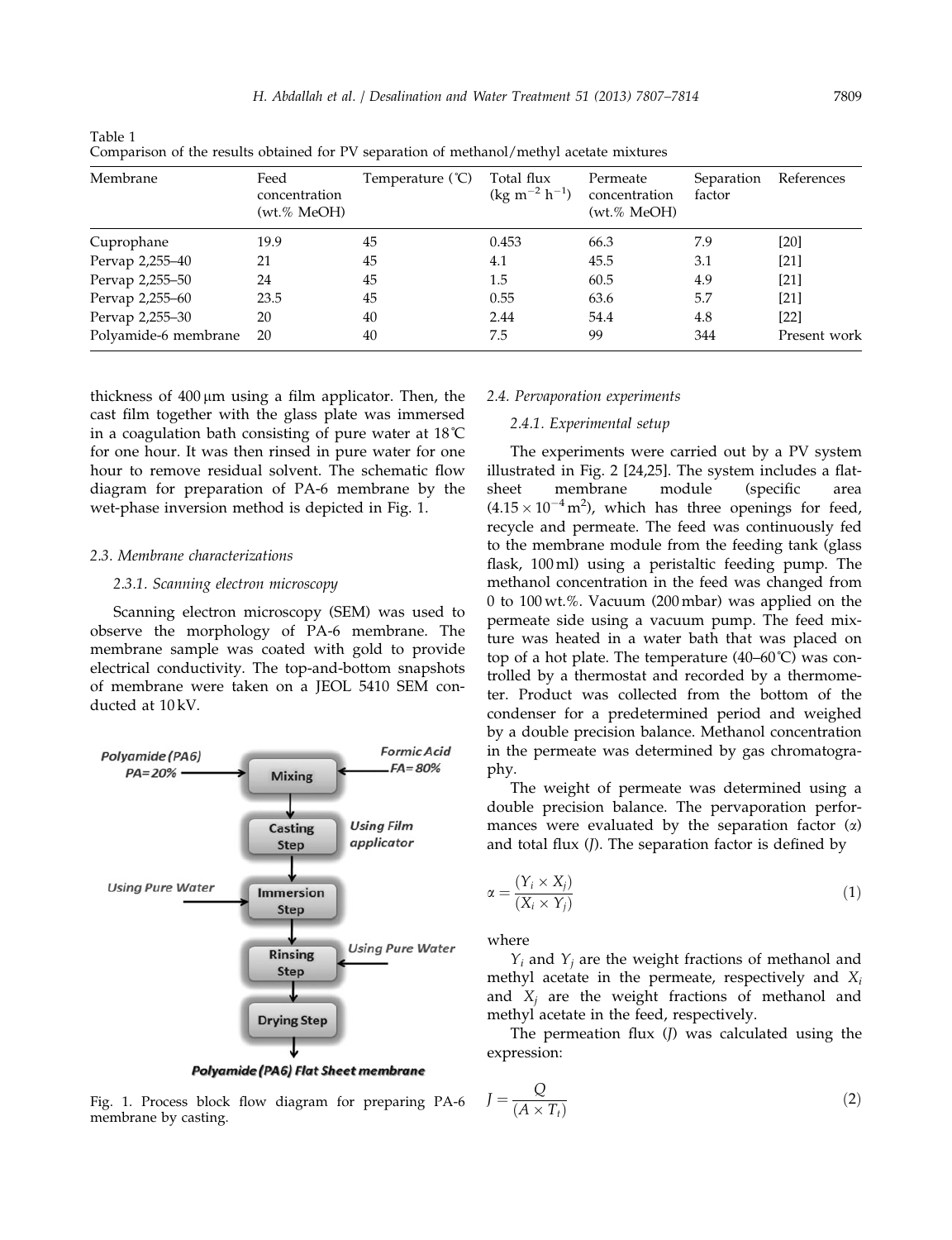

Fig. 2. Schematic diagram of the pervaporation experimental set-up.

where Q (kg) is the total mass of the permeate collected through the effective area of membrane  $A(m^2)$ during the time  $T_t$  (h), once the steady state has been reached.

## 3. Results and discussion

# 3.1. Membrane morphology (SEM)

SEM photography of the surface of the asymmetric membrane is presented in Fig. 3. The SEM views of the (PA-6) membrane revealed that the top surface was pore-free while the bottom (glass side) surface was highly porous.

## 3.2. Pervaporation performance

3.2.1. Effect of operating condition on pervaporation performance

3.2.1.1. Selectivity. The permeation experiments of methanol/methyl acetate mixtures at different temperatures (40, 50, and 60˚C) were carried out to investigate the temperature dependence of pervaporation performances. The results were presented in Tables 2 and 3 and Fig. 4 for the asymmetric membrane  $(M_{20wt\%})$ .

Firstly, it should be underlined that the asymmetric membrane was stable during the PV experiments even at 60˚C; also long-term PV experiments could be carried out to ensure the temperature dependence. As expected, the total flux of pure solvents and mixtures through the PA-6 membrane increased by increasing the feed and operating temperature as a result of change both in partition and diffusion coefficients with the change in temperature [26,27].

Tables 2 and 3 summarize the data for the separation factor. From the tables, it is obvious that the



**b.Top** surface



a. Bottom surface

Fig. 3. SEM picture of the surface of the PA-6 membrane.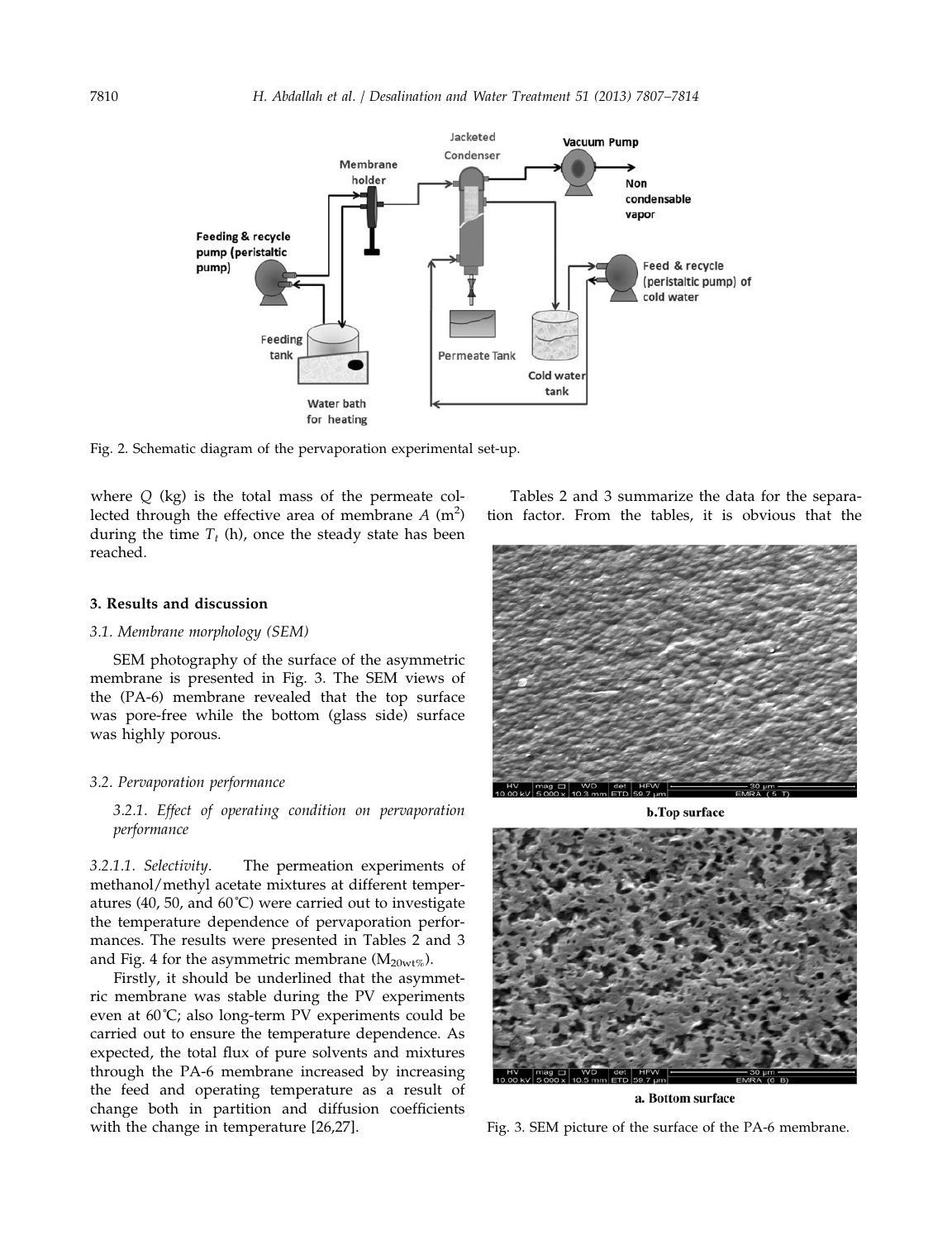Table 2

Effect of feed composition and operating temperature on separation factor of the asymmetric membrane at flow rate 12.2mL/s

| Feed methanol/methyl acetate | Separation factor  |      |                |
|------------------------------|--------------------|------|----------------|
|                              | 40 <sup>°</sup> C. | 50°C | $60^{\circ}$ C |
| 80 wt.% methanol             | 36                 | 15   | 15             |
| $60 \text{ wt.}\%$ methanol  | 166                | 56   | 45             |
| 50 wt.% methanol             | 167                | 58   | 45             |
| 20 wt.% methanol             | 344                | 99   | 65             |

Table 3

Effect of feed flow rate on membrane performance (feed 80% methanol/20% methyl acetate)

| Feed flow rate $(mL/s)$ | Separation factor |                |                |  |
|-------------------------|-------------------|----------------|----------------|--|
|                         | $40^{\circ}$ C    | $50^{\circ}$ C | $60^{\circ}$ C |  |
| 12.2                    | 36                | 15             | 15             |  |
| 16.5                    | 50                | 31             | 23             |  |
| 20.6                    | 83                | 356            | 50             |  |
| 25.5                    | $\sim\infty$      | 125            | 125            |  |
| 30.5                    | $\sim\!\infty$    | $\sim\infty$   | $\sim\!\infty$ |  |

membrane is selective to methanol. No definite trend can be observed in the change of separation factor with feed methanol concentration, but considering the data for separation factor is less reliable when the feed methanol concentration is high (a small change in the permeate methanol concentration makes a large change in separation factor), it seems that the separation factor decreases with an increase in feed methanol concentration (Table 2). The separation factor also decreases with an increase in temperature (Tables 2 and 3), due most likely to the enhanced coupling effect. On the other hand, the separation factor increases with an increase in flow rate (Table 3).

3.2.1.2. Membrane flux. The data on the total flux are summarized in Fig. 4. The figures show that the total flux increases with an increase in the feed methanol concentration, the feed temperature and the feed flow rate. The higher flux at the higher feed temperature is due to the increase in the vapor pressures of both components as well as the mobility of the sorbed species [28,29].

Increase in separation factor as well as the flux with an increase in flow rate, shown in Table 3 and Fig. 4b, respectively, indicates the effect of concentration polarization. According to Fig. 4, these results were considered due to concentration polarization phenomena which reduced the concentration difference of







b.Effect of Feed flow rate on membrane flux (feed 80% methanol/ 20% methyl acetate)

Fig. 4. Effect of operating condition on permeate flux.

permeating components across the membrane, thereby lowering the flux and the membrane selectivity; however, when the feed concentration is considerably high, the concentration polarization is unlikely to pose a severe problem to the separation performance. Concentration polarization occurs because the feed mixture components permeate from the membrane at different rates, which can provide a gradual build-up in the concentration of non-permeating or slowly permeating components in the feed as the more permeable components pass through the membrane, whereby the solution immediately adjacent to the membrane surface becomes depleted in the permeating solute on the feed side of the membrane [30,31]. As a result, the separation factor as well as the permeation rate decrease. The concentration polarization effect can be reduced by increasing the feed liquid flow rate that results in enhanced turbulent mixing [32,33].

The prepared PA-6 membranes showed such a good performance in both of the selectivity and permeate flux. These two performance indices are kinds of trade-off in nature, except a new architecture design of the membranes is made. So, the composite architecture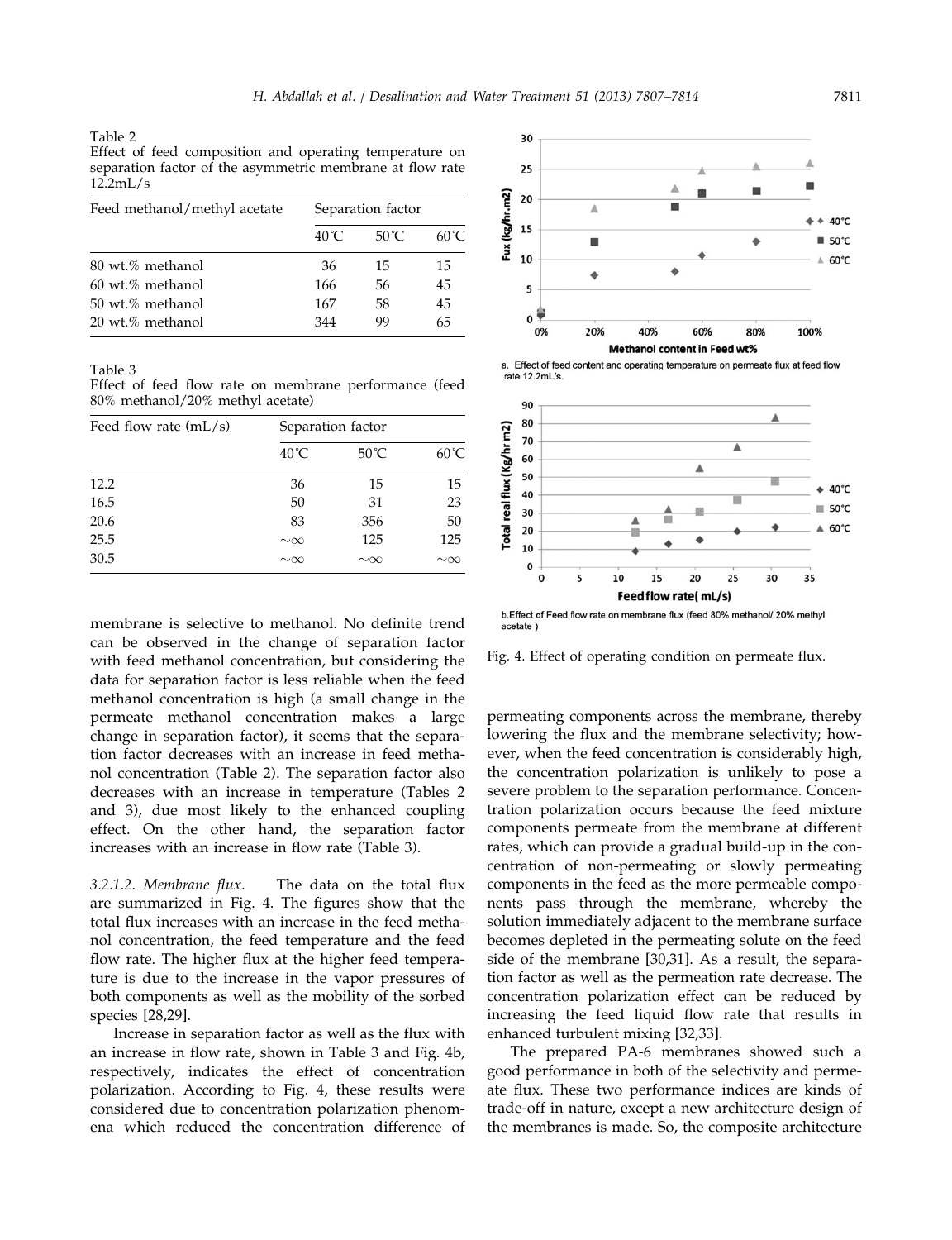of the prepared PA-6 membranes has to reveal with the simple Bondi method, for analyzing fractional-free volume.

3.2.1.3. Fractional free volume. The correlation between apparent fractional-free volume and membrane performance was established to probe the structure–property relationship of the pervaporation membranes. There are two main methods to obtain the fractional-free volume (FFV): either polymer density and group contribution theory, or positron annihilation lifetime spectroscopy (PALS) [34]. Only PALS actually measures FFV while the other method is in fact an estimation based on:

$$
FFV = (V - V_0)/V
$$
\n(3)

Hamad et al. [35] calculated the free volume fraction (FVF) according to the following equation [36]:

$$
FVF = 1 - V_{W}\rho/M
$$
\n(4)

where  $V_W$  is the Van der Waals molar volume of the polymer which was estimated by the group contribution method by Bondi [37,38], M is the molecular weight of the polymer, and  $\rho$  is the corresponding membrane density. A well-dried membrane sample was first weighed in air and then the volume of the membrane was measured. From the weight in air and the volume, the density of the polymer membrane was calculated. Table 4 summarizes the results of the free-volume fraction calculations estimated by the group contribution method by Bondi. In our present work, membrane permeation test was carried out at room temperature, so we analyzed experiment data according the fractional-free volume measured at room temperature.

Table 4

Van derWaals molar volume [39,40] and chemical groups forming the repeat units of PA-6

| No. | Chemical group                          | $V_{W}$ (cm3/mol) |  |
|-----|-----------------------------------------|-------------------|--|
| 1   | CH <sub>2</sub>                         | 10.23             |  |
| 2   | NΗ                                      | 4                 |  |
| 3   | CO                                      | 11.7              |  |
| 4   | NH <sub>2</sub>                         | 7.44              |  |
| 5   | OН                                      | 8                 |  |
| 6   | <b>COOH</b>                             | 19.7              |  |
| 7   | $-CO(CH_2)$ <sub>5</sub> NH-            | 66.85             |  |
| 8   | $-CO(CH2)5 NH2$                         | 70.29             |  |
| 9   | COOH (CH <sub>2</sub> ) <sub>5</sub> NH | 74.85             |  |

The chemical formula of PA-6:

$$
COOH(CH_2)_5NH - [-CO(CH_2)_5NH]_n - CO(CH_2)_5NH_2
$$

Calculation is made below based on the entire macromolecule.

Formula weight of  $COOH(CH<sub>2</sub>)<sub>5</sub>NH = 130$ , Formula weight of  $CO(CH<sub>2</sub>)<sub>5</sub>NH = 113$ 

Formula weight of  $CO(CH_2)_5NH_2 = 114$ 

Molecular weight of the macromolecule =  $M = 130$  $+(113) \times n + 114 = 24,000$ 

Therefore, the number of the repeat unit  $n = 210$ .

 $V_W$  of the macromolecule is  $70.29 + 66.85 \times 210$  $+74.85 = 14,183.64$  (cm<sup>3</sup>/mol)

 $\rho = 0.68 \text{ g/cm}^3$ , M = 24,000 g/mol  $FVF = 1 - V_{W}\rho/M = 1 - (14,183.64 \times 0.68/24,000)$ 

 $= 0.6$ 

Some of researchers [40,41] have reported the fractional-free volume (FFV) calculation using Eqs. (5), (5a) and (5b) as follows:

$$
FFV = V - V_0/V
$$
\n<sup>(5)</sup>

$$
V = M/\rho \tag{5a}
$$

$$
V_0 = 1.3 V_W \tag{5b}
$$

where V is the total molar volume of Membrane monomer ( $\text{cm}^3/\text{mol}$ ), M is the molar mass of monomer which is  $g/mol$ ,  $\rho$  is the density of the membrane,  $V_0$  is the volume occupied by the polymer chains (cm<sup>3</sup>/mol) and  $V_W$  is the van der Waals volume which can be estimated by the group contribution method.

$$
V = M/\rho = 35,294 \text{ cm}^3/\text{mol}
$$
  
V<sub>0</sub> = 1.3 V<sub>W</sub> = 1.3 × 14183.64 = 18,438 cm<sup>3</sup>/mol  
FFV = V – V<sub>0</sub>/V = 0.478

Notice that the calculated  $V_W$  can be given on the basis of either the repeat unit or the entire macromolecule. The results are not different when the molecular weight is as large as 24,000.

The calculated FFV of the prepared PA-6 in this work is much higher than the values previously reported in the literature for the other membranes [35–42] such as glassy polymer membrane materials [41]. Also, in literature, one can find two values of FFV for PA-6 at Tg: 0.034 [42] and 0.061 [43].

### 4. Conclusion

A polyamide-6 membrane was successfully prepared by the phase inversion technique using formic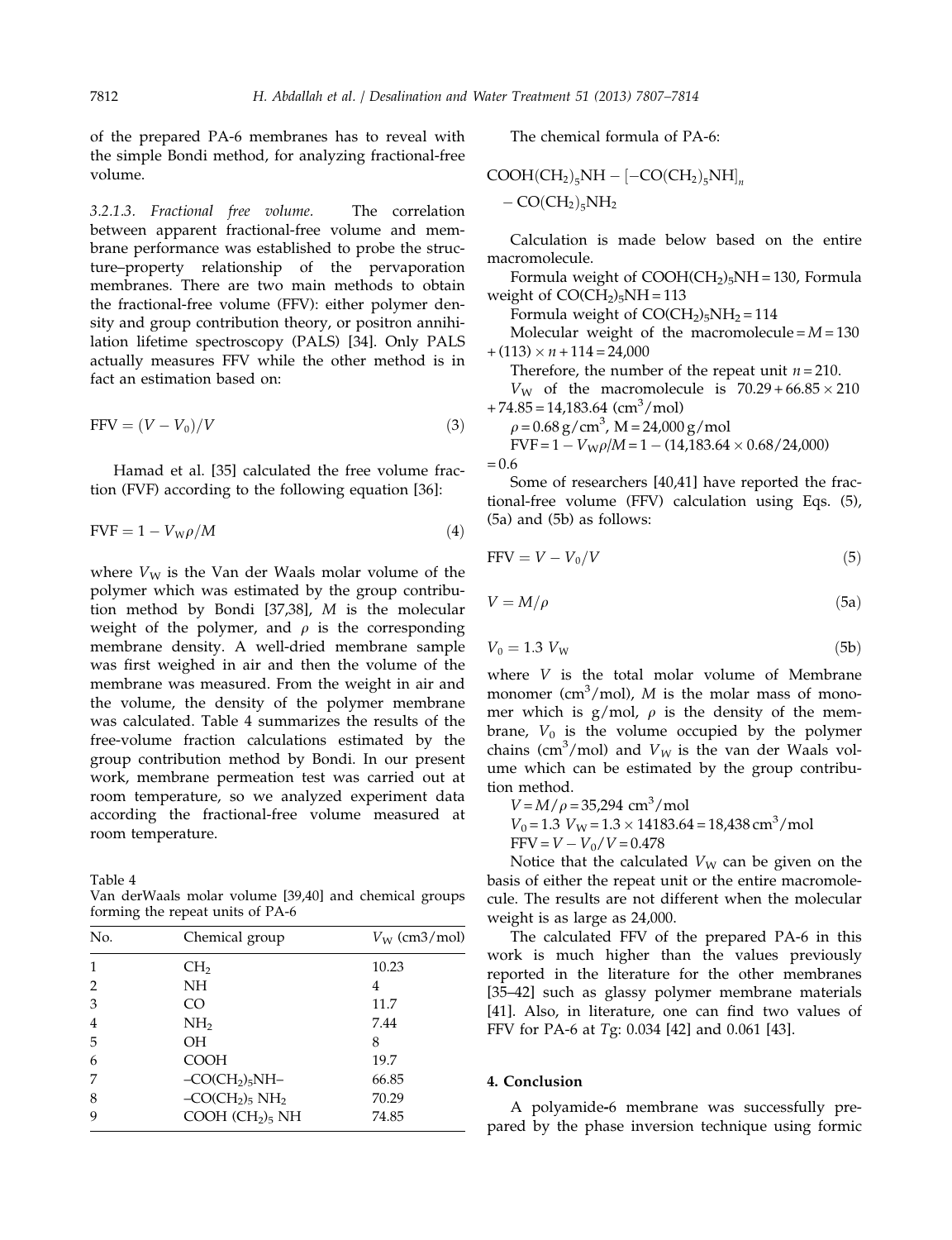acid as solvent. The resulting membrane was effective in the separation of methanol/methyl acetate mixtures by pervaporation. The effects of the operating conditions were as follows:

- (1) The separation factor decreased with an increase in methanol concentration in feed.
- (2) The separation factor decreased with an increase in operating temperature.
- (3) The separation factor increased with an increase in feed liquid flow rate.
- (4) The membrane flux increased with an increase in methanol concentration.
- (5) The membrane flux increased with an increase in operating temperature.
- (6) The membrane flux increased with an in increase in feed liquid flow rate.
- (7) Some typical examples of membrane performance were:

At the feed methanol concentration of 80 wt.% and the operating temperature of  $50^{\circ}$ C, the separation factors were 31 and 356 respectively, for the feed liquid flow rate of  $16.5$  and  $20.6$  mL/s.

#### References

- [1] P. Patrícia, D. Jocelei, B. Mônica, Z. Mára, Polyamide 66 membranes with PVP addition prepared by phase inversion, Desalin. Water Treat. 27 (2011) 76–78.
- [2] B. Omid, M. Samira, K. Tayebeh, M. Toraj, Mixed matrix membranes for pervaporative separation of isopropanol/ water mixtures, Desalin. Water Treat. 41 (2012) 45–45.
- [3] B. Smitha, D. Suhanya, S. Sridhar, M. Ramakrishna, Separation of organic–organic mixtures by pervaporation—A review, J. Membr. Sci. 241 (2004) 1–21.
- [4] R.Y.M. Huang, P. Shao, X. Feng, C.M. Burns, Pervaporation separation of water/isopropanol mixture using the sulfonated poly(ether ether ketone) (SPEEK) membranes: Transport mechanism and separation performance, J. Membr. Sci. 192 (2001) 115–127.
- [5] T.C. Bowen, R.D. Noble, J.L. Falconer, Fundamentals and applications of pervaporation through zeolite membranes, J. Membr. Sci. 245 (2004) 1–33.
- [6] L.M. Vane, A review of pervaporation for product recovery from biomass fermentation processes, J. Chem. Technol. Biotechnol. 80 (2005) 603–629.
- [7] M.R. Shah, R.D. Noble, D.E. Clough, Pervaporation-air stripping hybrid process for removal of VOCs from groundwater, J. Membr. Sci. 241(2) (2004) 197–205.
- [8] D.J. Benedict, S.J. Parulekar, S.-P. Tsai, Pervaporation-assisted esterification of lactic and succinic acids with downstream ester recovery, J. Membr. Sci. 281 (2006) 435–445.
- J. Dongjae, O. Jeongsik, Y. Ina, L. Yongtaek, Removal of VOCs from their aqueous solution by pervaporation with PDMS-zeolite composite membrane, Desalin. Water Treat. 17 (2010) 242–247.
- [10] L. Qin, L. Wenhai, Z. Tianrong, L. Yunbai, Y. Ping, New chitosan/poly (acrylic acid) composite membrane for application in pervaporation dehydration of caprolactam solution, Desalin. Water Treat. 43 (2012) 43–51.
- [11] Q. Zheng, P. Wang, Y. Yang, D. Cui, The relationship between porosity and kinetics parameter of membrane formation in PSF ultrafiltration membrane, J. Membr. Sci. 286 (2006) 7–11.
- [12] P. Shao, R.Y.M. Huang, Polymeric membrane pervaporation, J. Membr. Sci. 287 (2007) 162–179.
- [13] P. Shao, R.Y.M. Huang, X. Feng, W. Anderson, R. Pal, C.M. Burns, Composite membranes with an integrated skin layer: preparation, structural characteristics and pervaporation performance, J. Membr. Sci. 254 (2005) 1–11.
- [14] Y.X. Bai, J.W. Qian, H.B. Sun, Q.F. An, Dilute solution behavior of partly hydrolyzed poly(vinyl acetate) in selective solvent mixtures and the pervaporation performance of their membranes in benzene/cyclohexane separation, J. Membr. Sci. 279 (2006) 418–423.
- [15] Y. Lin, J.H. Chen, J. Cheng, H. Huang, C. Yu, Process alternatives for methylacetate conversion using reactive distillation. 1. Hydrolysis, Chem. Eng. Sci. 63 (2008) 1668–1682.
- [16] Y.K. Weifang, A.K. Hidajat, Determination of adsorption and kinetic parameters for methyl acetate esterification and hydrolysis reaction catalyzed by Amberlyst 15, Appl. Catal. A 260 (2004) 191–205.
- [17] M. Al-Arfaj, W.L. Luyben, Comparison of alternative control structures for an ideal two-product reactive distillation column, Ind. Eng. Chem. Res. 39 (2000) 3298–3307.
- [18] A. Al-Arfaj, L. William, Comparative control study of ideal and methyl acetate reactive distillation, Chem. Eng. Sci. 57 (2002) 5039–5050.
- [19] L. Liang, Ruckenstein Pervaporation of ethanol–water mixtures through polyvinyl alcohol–polyacrylamide interpenetrating polymer network membranes unsupported and supported on polyethersulfone ultrafiltration membranes: A comparison, J. Membr. Sci. 110 (1996) 99–107.
- [20] S. Sain, S. Dinçer, Ö.T. Savaşçyi, Pervaporation of methanolmethyl acetate binary mixtures, Chem. Eng. Proc. 37 (1998) 203–206.
- [21] S. Steinigeweg, J. Gmehling, Transesterification processes by combination of reactive distillation and pervaporation, Chem. Eng. Proc. 43 (2004) 447–456.
- [22] G. Daniel, I. Raquel, Q. Inmaculada, Comparative study of the separation of methanol–methyl acetate mixtures by pervaporation and vapor permeation using a commercial membrane, J. Membr. Sci. 280 (2006) 582–593.
- [23] A.T. El-Gendi, S.A. Ahmed, H.A. Talaat, Preparation and evaluation of flat membranes for phenols separation, Desalination 206 (2007) 226–237.
- [24] A. El-Gendi, H. Abdallah Selectivity performance for polyamide-6 membranes using pervaporation of water/methanol mixtures, Desal. Wat. Treat. (2013).
- [25] A. El-Gendi, H. Abdalla, S. Ali, Construction of ternary phase diagram and membrane morphology evaluation for polyamide/formic acid/water system, Austr. J. Basic Appl. Sci. 6 (2012) 62–68.
- [26] W. Guo, T. Chung, T. Matsuura, R. Wang, Y. Liu, Pervaporation study of water and tert-butanol mixtures, J. Appl. Polym. Sci. 91 (2004) 4082–4090.
- [27] C. Yeom, S. Lee, J. Lee, Pervaporative permeations of homologous series of alcohol aqueous mixtures through a hydrophilic membrane, J. Appl. Polym. Sci. 79 (2001) 703–713.
- [28] X. Qiao, T. Chunga, K. Pramoda, Fabrication and characterization of BTDA-TDI/MDI (P84) co-polyimide membranes for the pervaporation dehydration of isopropanol, J. Membr. Sci. 264 (2005) 176–189.
- [29] H. Yanagishita, C. Maejima, D. Kitamoto, T. Nakane, Preparation of asymmetric polyimide membrane for water/ethanol separation in pervaporation by phase inversion process, J. Membr. Sci. 86 (1994) 231–240.
- [30] H. Karlson, G. Trangardh, Pervaporation of dilute organic water mixtures. A literature review on modelling studies and applications to aroma compound recovery, J. Membr. Sci. 76 (1993) 121–146.